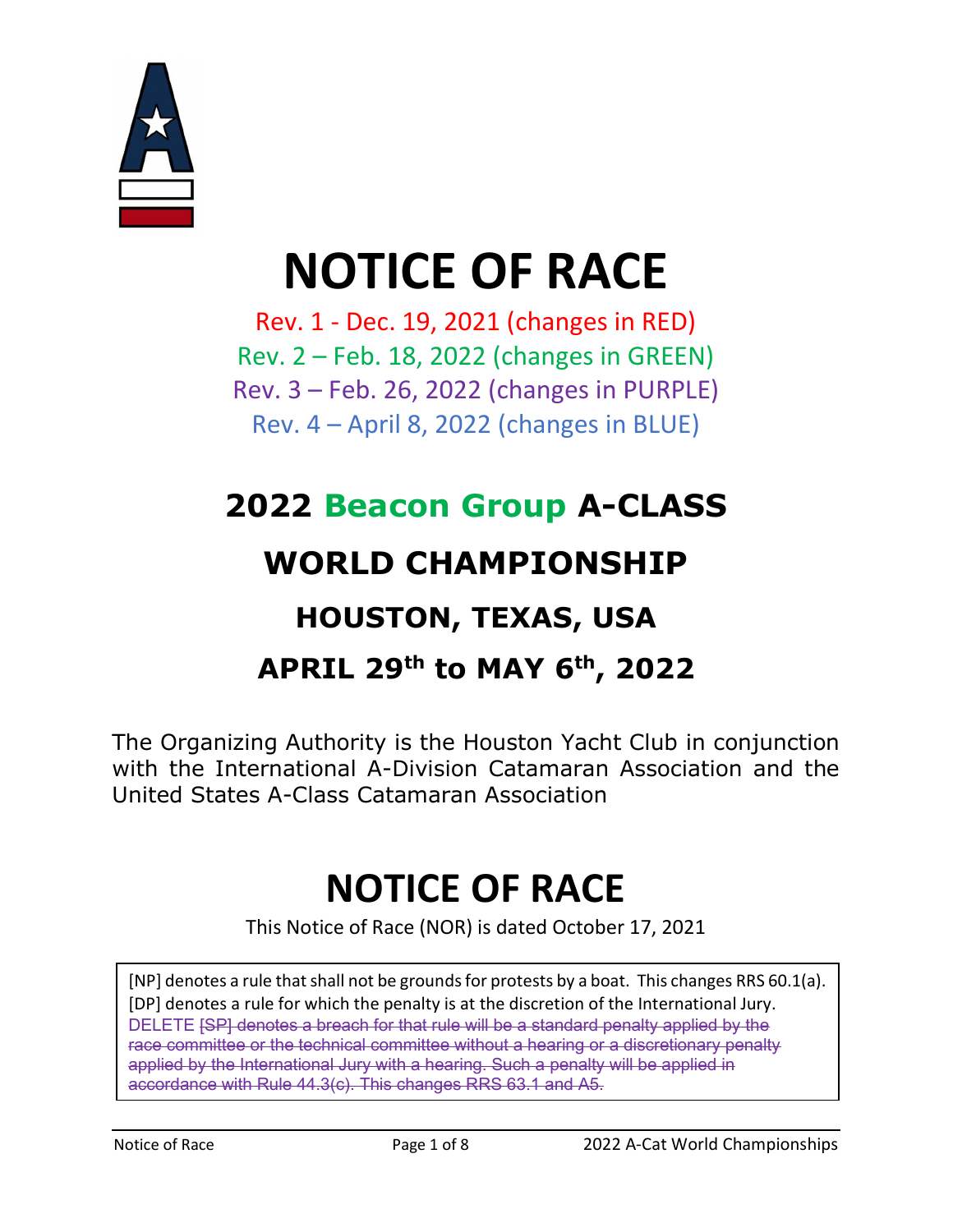# 1. RULES

- 1.1 This regatta shall be governed by the rules as defined in The Racing Rules of Sailing (RRS).
- 1.2 The International A-Class Catamaran World Championship Rules (2017) of the International A-Division Catamaran Association (IACA) shall apply to the World Championships.

# 2. BOW NUMBERS & ADVERTISING [DP]

- 2.1 Bow numbers shall be assigned to each boat and will be used as identification for the boat during the regatta. Bow numbers will be supplied by the Organizing Authority and shall remain affixed to the boat for the duration of the regatta.
- 2.2 Competitor advertising shall comply with World Sailing Advertising Code, Regulation 20.
- 2.3 Boats may be required to display advertising chosen and supplied by the Organizing Authority.

#### 3. ELIGIBILITY AND ENTRY

- 3.1 Competitors shall comply with World Sailing Eligibility Code, Regulation 19.
- 3.2 All competitors shall be fully paid members of the International A-Division Catamaran Association, either through their respective country association membership or individual membership.
- 3.3 Boats may compete in either the Open or the Classic Discipline.
- 3.4 Entries shall be received by the Organizing Authority no later than March 8, 2022. Requests to register after the online registration is closed are subject to approval by the Organizing Authority.
- 3.5 Competitors may register by visiting: https://www.regattanetwork.com/event/23425
- 3.6 A Parent/Guardian Consent and Supervision Form must be completed and signed by the parent or guardian of any competitor under the age of 18 and handed in at registration.
- 3.7 Requests for refunds will be accepted prior to March 1, 2022, with a \$35 USD processing fee.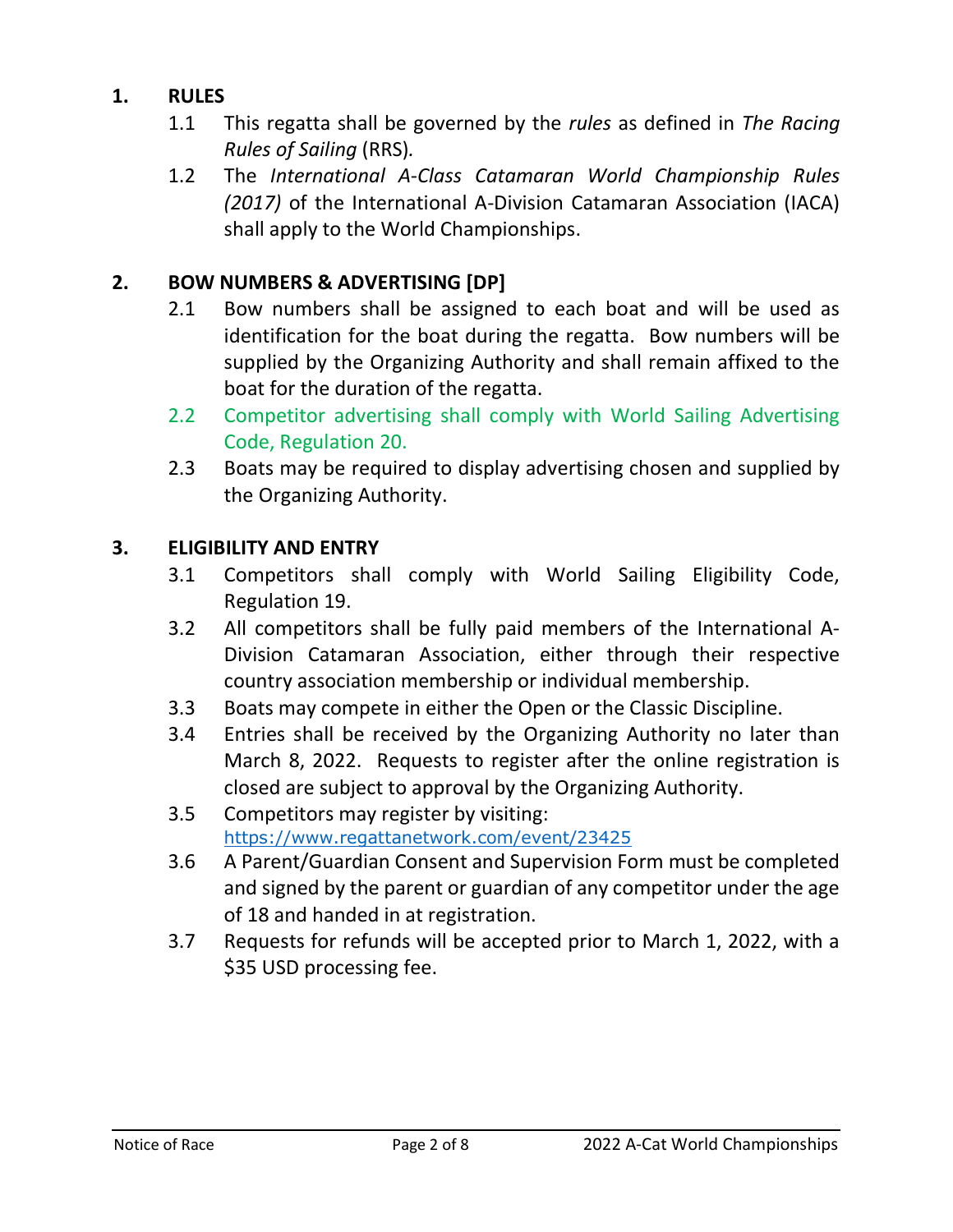# 4. FEES

- 4.1 World Championship
	- An Entry Fee of \$350 USD, if payment is received on or before January 8, 2022.
	- An Entry Fee received after January 8, 2022 shall be subject to a late fee of \$150 USD (total \$500 USD).
	- A Social Events Fee of \$200 USD to attend all social events shall be required. Additional Social Events tickets may be purchased for \$100 USD per person.
	- The deadline for all entries is March 8, 2022.

#### 5. FORMAT OF RACING

5.1 The Open Discipline and the Classic Discipline will race in separate fleets.

#### 6. SCHEDULE OF EVENTS

6.1 World Championship

| Friday, April 29   | $0900 - 1700$ | Registration                 |
|--------------------|---------------|------------------------------|
| Saturday, April 30 | $0900 - 1000$ | Registration                 |
|                    | 1030          | <b>Support Boat Briefing</b> |
|                    | 1100          | <b>Competitors Briefing</b>  |
|                    | 1230          | <b>Practice Races</b>        |
|                    | 1700          | <b>Opening Ceremony</b>      |
| Sunday, May 1      | 1030          | Racing                       |
| Monday, May 2      | 1030          | Racing                       |
| Tuesday, May 3     | 1030          | Racing                       |
| Wednesday, May 4   | 1030          | Racing                       |
| Thursday, May 5    | 1030          | Racing                       |
| Friday, May 6      | 1030          | Racing                       |
|                    | TBD           | <b>Closing Ceremony</b>      |
|                    |               |                              |

- 6.2 On Friday, May 6, there will be no warning signal after 1500 hours.
- 6.3 A total of 12 races are scheduled for each Discipline, of which a minimum of 5 races shall constitute a regatta for each Discipline.
- 6.4 No more than 3 races for each Discipline may be sailed per day.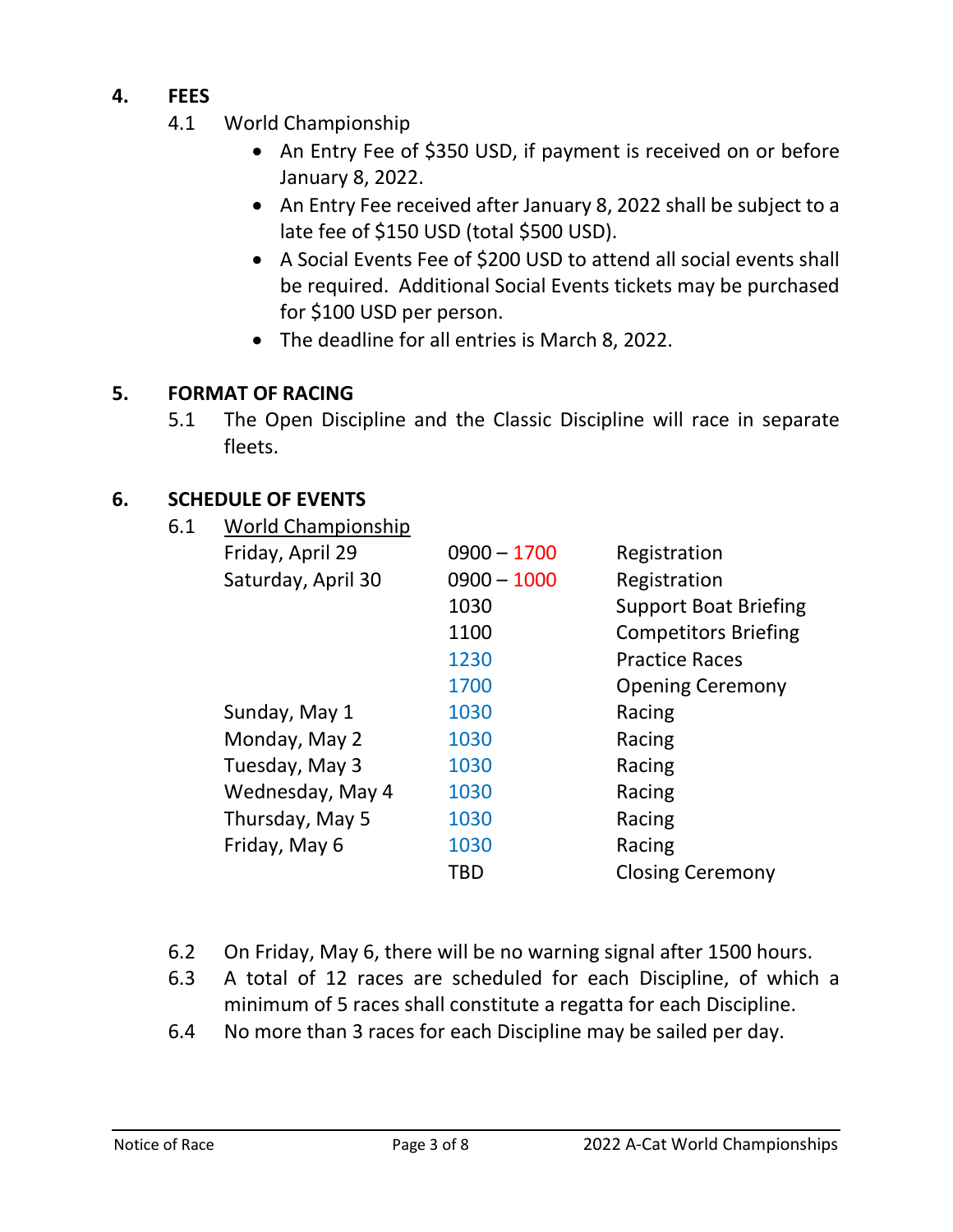# 7. MEASUREMENT [DP]

- 7.1 Measurement and equipment checks may be made at any time during the regatta.
- 7.2 Equipment inspection will be conducted in accordance with the A-Class Catamaran Equipment Inspection Regulations. Sails, boats, and equipment must be measured **before** arriving at the Championship. All competitors at registration must produce valid and current measurement certificates for the hull, mast, and sail. Refer to https://www.a-cat.org/node/9.
- 7.3 The Equipment Inspection Regulations for the Championship will be published on the event website no later than January 1, 2022.
- 7.4 Equipment shall only be replaced with permission of the Championship Technical Committee appointed to event by the organizing authority under RRS 89.2(c).

#### 8. SAILING INSTRUCTIONS

8.1 The Sailing Instructions will be available on the event website by April 15, 2022.

#### 9. VENUE

- 9.1 The 2022 A-Class Catamaran World Championship will be held at the Houston Yacht Club, at 3620 Miramar Drive, Shoreacres, Texas, 77571, USA. https://houstonyachtclub.com
- 9.2 The racing will be on the waters of Galveston Bay, approximately 1-2 miles east-northeast of the Houston Yacht Club.

#### 10. THE COURSES

- 10.1 The courses to be sailed will be Windward/Leeward courses as detailed in the Sailing Instructions, in accordance with IACA Championship Rules, Appendix 4. The distance from start to Mark 1 will be at the discretion of the Principal Race Officer.
- 10.2 Disciplines will race separate races on the same course area.

#### 11. PENALTY SYSTEM

11.1 RRS 44.1 and RRS P2.1 are changed so that the Two-Turns Penalty is replaced by a One-Turn Penalty.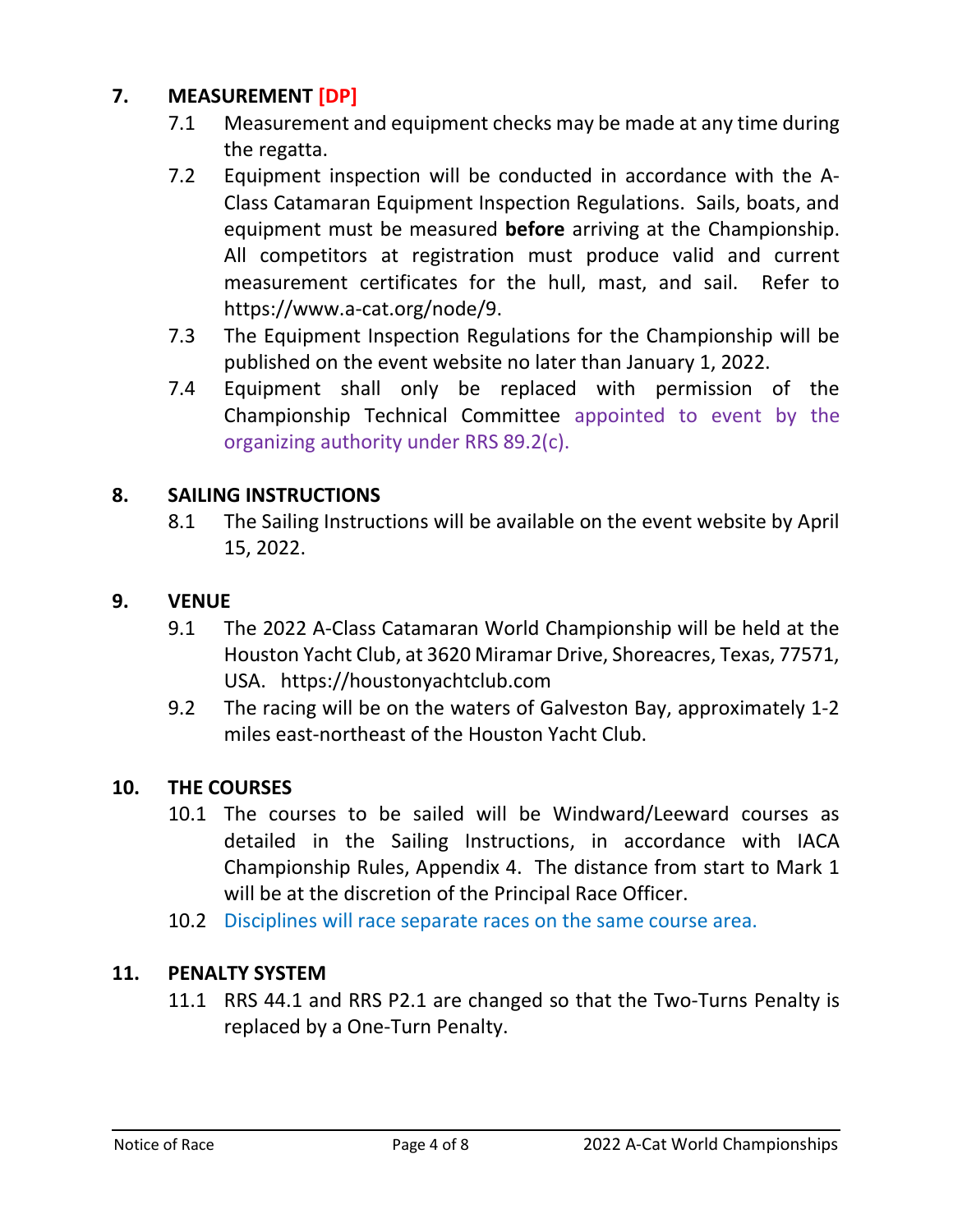# 12. SCORING

- 12.1 The Low Points Scoring System of RRS Appendix A will apply.
- 12.2 Five (5) races are required to be completed to constitute the World Championship for each Discipline.
- 12.3 When 5 or more races have been completed, a competitor may discard their worst score; when 9 races have been completed, a competitor may discard their 2 worst scores.

# 13. SUPPORT BOATS [DP]

- 13.1 Support boats shall register with the Organizing Authority on arrival and will be required to comply with all local safety regulations and the Event Support Boat Regulations. Team support boats/coach boats shall complete on-site registration at the venue.
- 13.2 If called upon, support boats will be required to act as rescue boats.

# 14. INTERNATIONAL JURY

- 14.1 An International Jury will be appointed for the World Championship in accordance with RRS 91(b). Its' decisions will be final as provided in RRS 70.5.
- 14.2 An arbitration meeting may be conducted for protests lodged in accordance with RRS 60.1(a), which allege an infringement of a rule of RRS Part 2 or Part 4 or RRS 31. Such hearings will be held subsequent to the protest being lodged and prior to a protest hearing. Hearings will be conducted in accordance with RRS Appendix T.

#### 15. PRIZES

# For the World Championship

- 15.1 Prizes for the World Championship will be awarded for the first 10 places overall in both the Open and Classic Discipline fleets.
- 15.2 The winner of each Discipline will be awarded the title "2022 World Champion" and will receive the perpetual trophy(ies).
- 15.3 The following prizes will also be awarded in each Discipline:
	- Junior Champion (under 25 years)
	- Woman Champion
	- Master Champion (ages 45 50)
	- Grand Master Champion (ages  $51 55$ )
	- Great Grand Master Champion (56 years and over)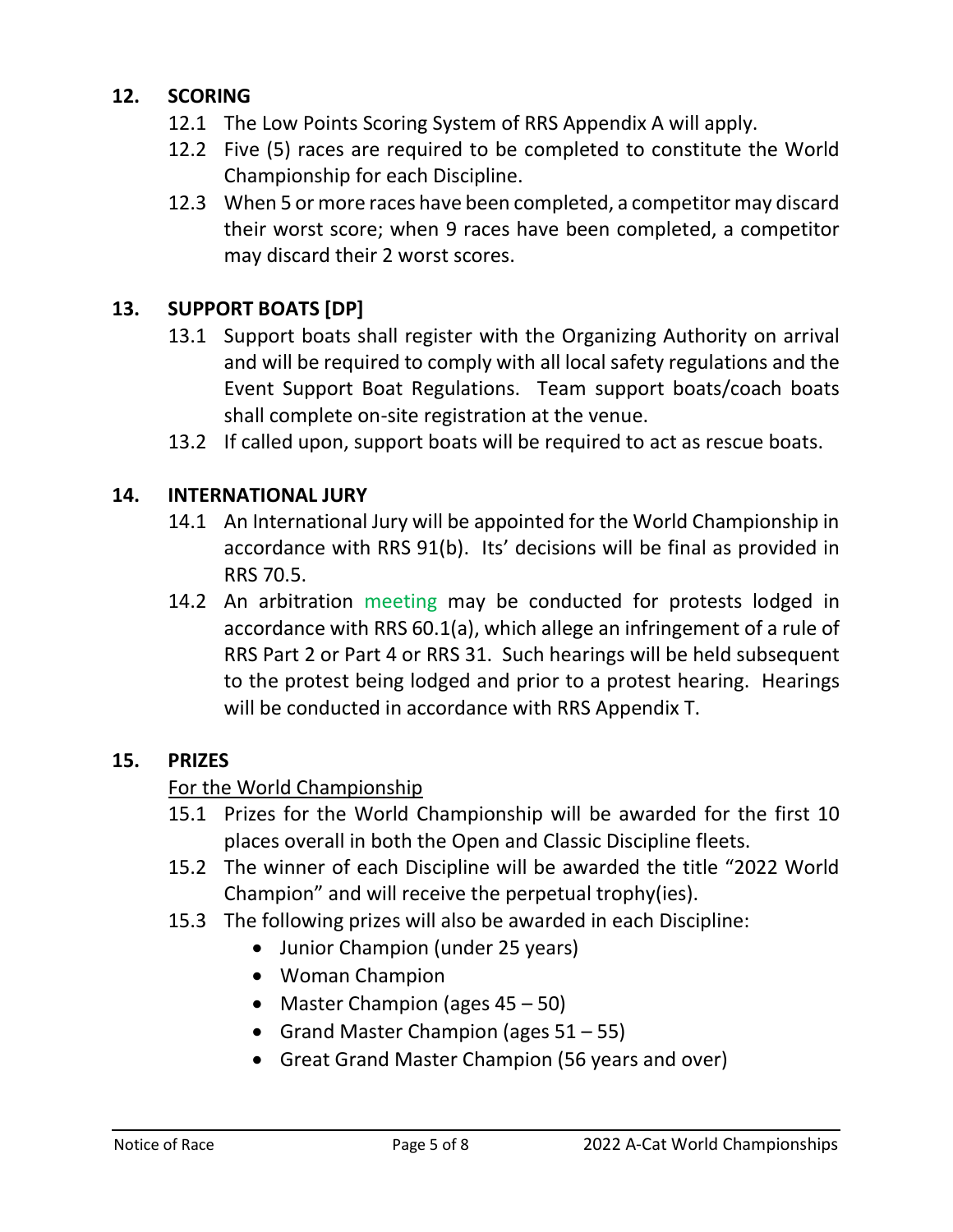- 15.4 Other prizes may be awarded at the discretion of the Organizing Authority.
- 15.5 Age determinations are based as of 12:01 am, May 1, 2022.

# 16. RADIO COMMUNICATION [DP]

- 16.1 Except in an emergency, a boat that is racing shall not make voice or data transmissions and shall not receive voice or data transmissions that are not available to all boats.
- 16.2 The IACA Championship Rules apply for the World Championship which forbids the carrying and/or use of any personal GPS device.

#### 17. INSURANCE

17.1 Each participating boat shall have valid, third-party liability insurance with a minimum of at least \$1,000,000 USD (or equivalent) per incident.

#### 18. RISK STATEMENT

- 18.1 By signing an entry form, each competitor agrees and acknowledges the following:
	- a) That they are participating in this regatta at their own risk;
	- b) That the Organizing Authority, all sponsors, all race committee members, and volunteers, all officers and directors of Houston Yacht Club, the IACA, and the USACA are not responsible for any damages, injuries or death which may result in conjunction with this regatta, onshore or afloat;
	- c) That they will put safety of themselves and other competitors above race results;
	- d) That they will accept responsibility for any injury, damage or loss to the extent it is caused by their own actions or omissions; and,
	- e) Ensure their boat is in good order, equipped to sail in this regatta, and that they are physically fit to participate.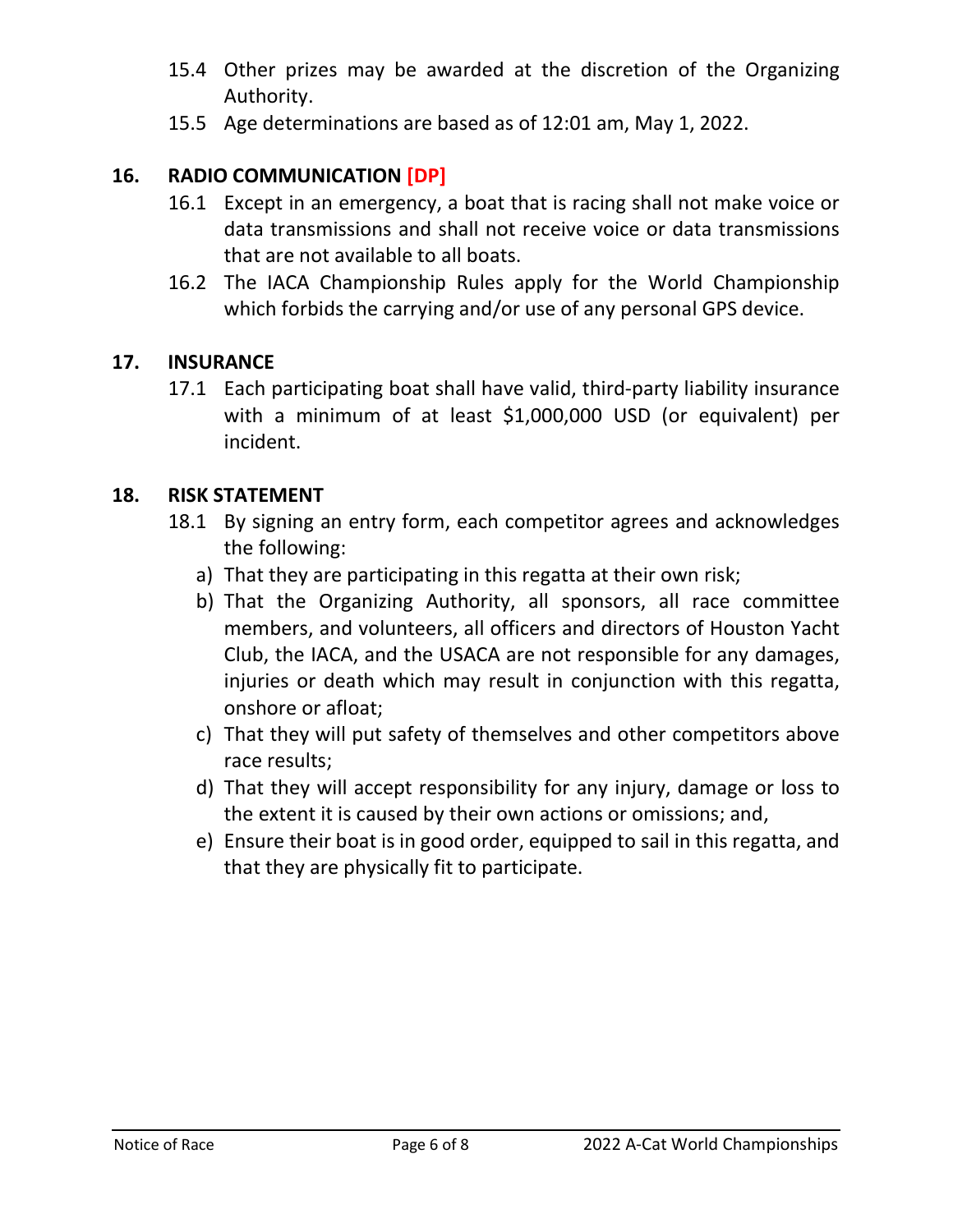#### 19. MEDIA CONSENT

19.1 By signing an Entry Form, all competitors agree to and grant the Organizing Authority, the IACA, the USACA, and their sponsors, the right in perpetuity to photograph and/or videotape participation in the regatta, or at the regatta facilities, and to the use of their name, likeness, and images, without compensation and without the competitor's prior approval.

#### Event Contact Information:

Bob Webbon, President United States A-Class Catamaran Association Bobwebbon@aol.com